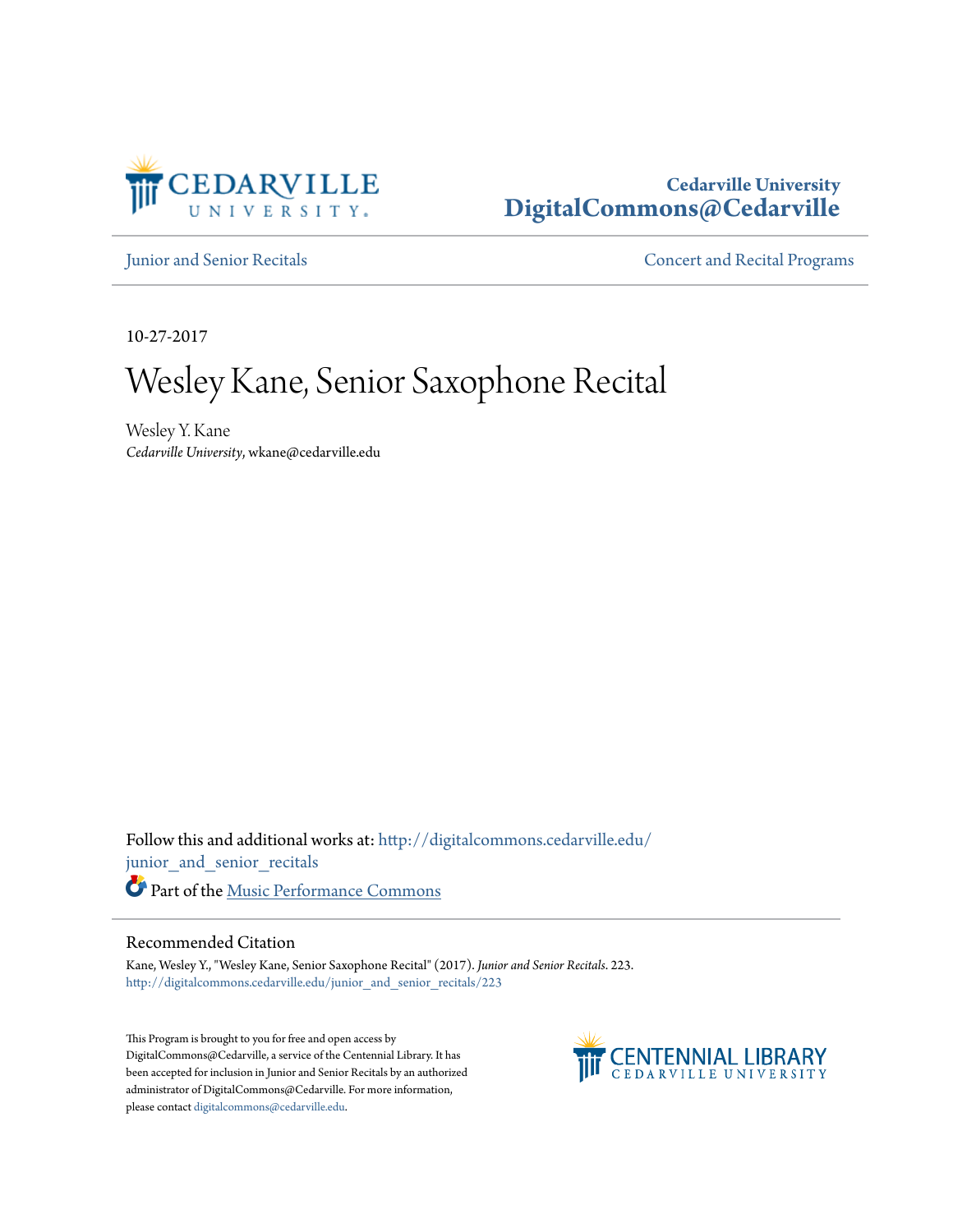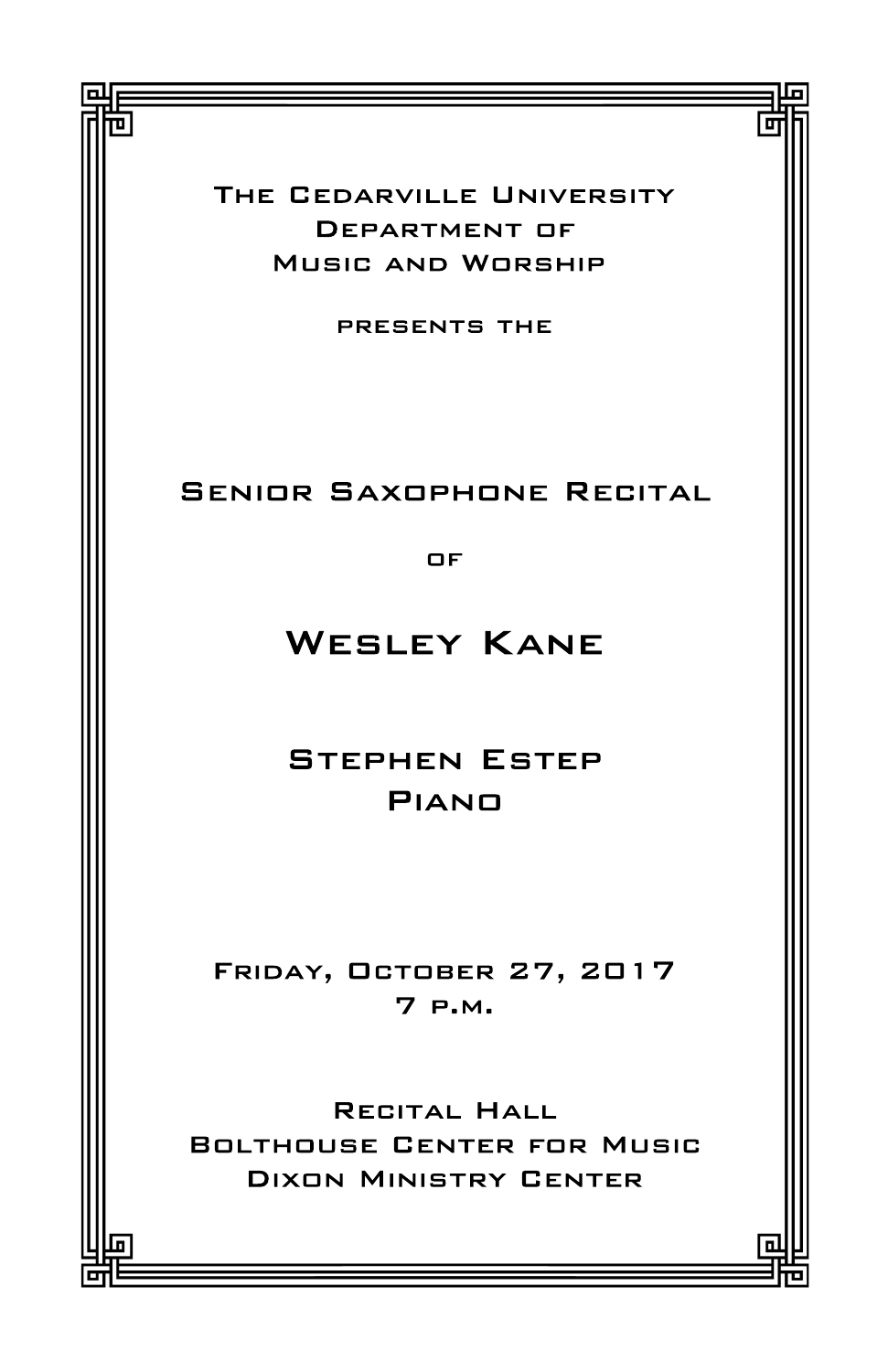#### **PROGRAM**

Sonata for Alto Saxophone and Piano . . . . John C. Worley (1919–1999)

- I. Andante moderato ed. Sigurd Rascher (1907–2001)
- II. Adagio, dolce espressivo
- III. Freely Allegro con brio

Prélude, cadence et finale . . . . . . . . . . . . . Alfred Desenclos (1912–1971)

- I. Prélude
- II. Cadence
- III. Finale

#### INTERMISSION

| Tango Etude No. 3  Astor Piazzolla (1921-1992) |
|------------------------------------------------|
|                                                |

## Assisted by Hannah Rinehart, piano

Come Down Heavy! . . . . . . . . . . . . . . . . . . . . . . . . Evan Chambers (b. 1963)

- I. Steel Drivin' Man
- II. I Gave My Love a Cherry
- III. Oh, Lovely Appearance of Death
- IV. Drill Ye Tarriers

Assisted by Ellen Raquet, violin

Wesley is a student of Chet Jenkins.

This recital is presented in partial fulfillment of the Bachelor of Music in performance degree.

No flash photography, please. The same prediction of the Please turn off all cell phones.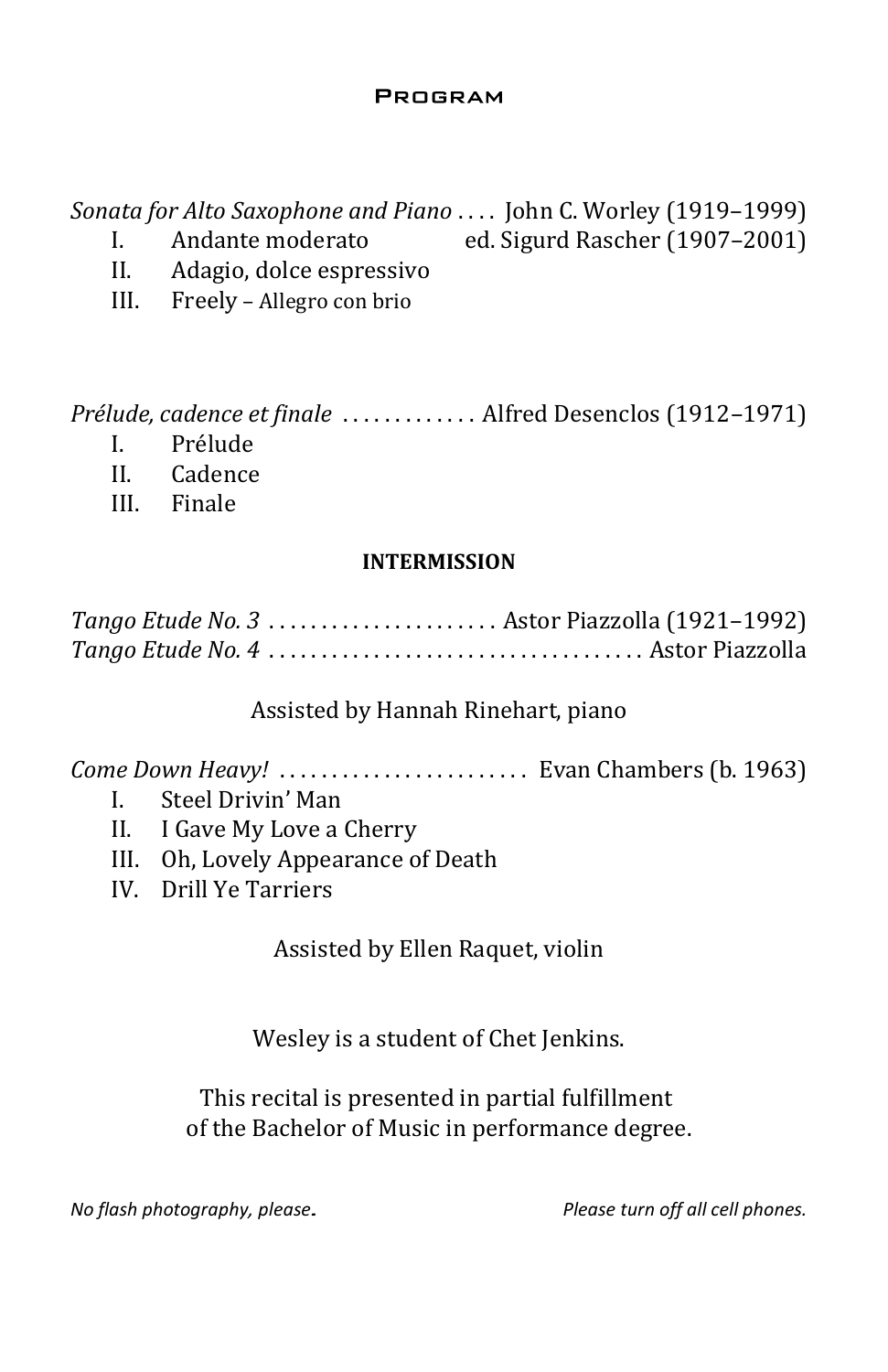#### Program Notes

John C. Worley, a saxophonist, college professor, and composer, was born in Waltham, Massachusetts. He graduated from Oberlin Conservatory and the Columbia Teachers College. Worley's studies of composition took place at the Royal Academy of Music with Sir Lennox Berkeley, and conducting with Pierre Monteux. His teaching career included professorship at the University of Bridgeport, the State University of New York at Oneonta, and the University of Maine in Orono. Worley organized the Williamsburg Saxophone Quartet and was the group's soprano player. He worked extensively with saxophonist Sigurd Rascher, by whom this piece's solo part was edited. John Worley was a genuine man with an enthusiasm for the saxophone and its literature that was endless.

His Sonata for Alto Saxophone and Piano (published 1979) emotes a lightness and innocence of a walk in the park, an afternoon picnic with family, while also conveying a pure and sincere moment in its second movement. Swells and peaks abound throughout, developing simple and delicate themes. This piece provides a time for easy listening and bright imaginings.

This work was written for Sigurd Rascher.

Alfred Desenclos was a French modern classical composer. To help support his family, Desenclos worked as an industrial designer until the age of twenty. Later, he studied piano at the Conservatory in Roubaix, France. Desenclos won the Prix de Rome in 1942. His music is highly dynamic, expressive, and atmospheric.

Desenclos's Prélude, Cadence et Finale was composed in 1956 for the Conservatoire National de Musique (Conservatoire de Paris) Competition. This work epitomizes his atmospheric style while also combining lyrical and schizophrenic-like themes and passages.

Astor Piazzolla was an Argentinian tango composer, bandoneon player, and arranger. Piazzolla revolutionized the traditional tango, developing a new style termed nuevo tango. This new style incorporated elements from both jazz and classical music. It is notable for the usage of extended harmonies, dissonance, counterpoint, and ventures into extended compositional forms.

Piazzolla's tango etudes (a total of six) were originally composed for flute, harp, or guitar. These etudes are an example of concertized tango music. The third etude presents a passionate, intense, driving force that portrays romance at its highest emotion. The fourth etude contrasts the previous with a deep sense of longing, heartache, and desperation of a lost lover. This is just a mere taste of Piazzolla's world of tango. This particular transcription (for alto saxophone and piano) was published in 2003.

Continued on insert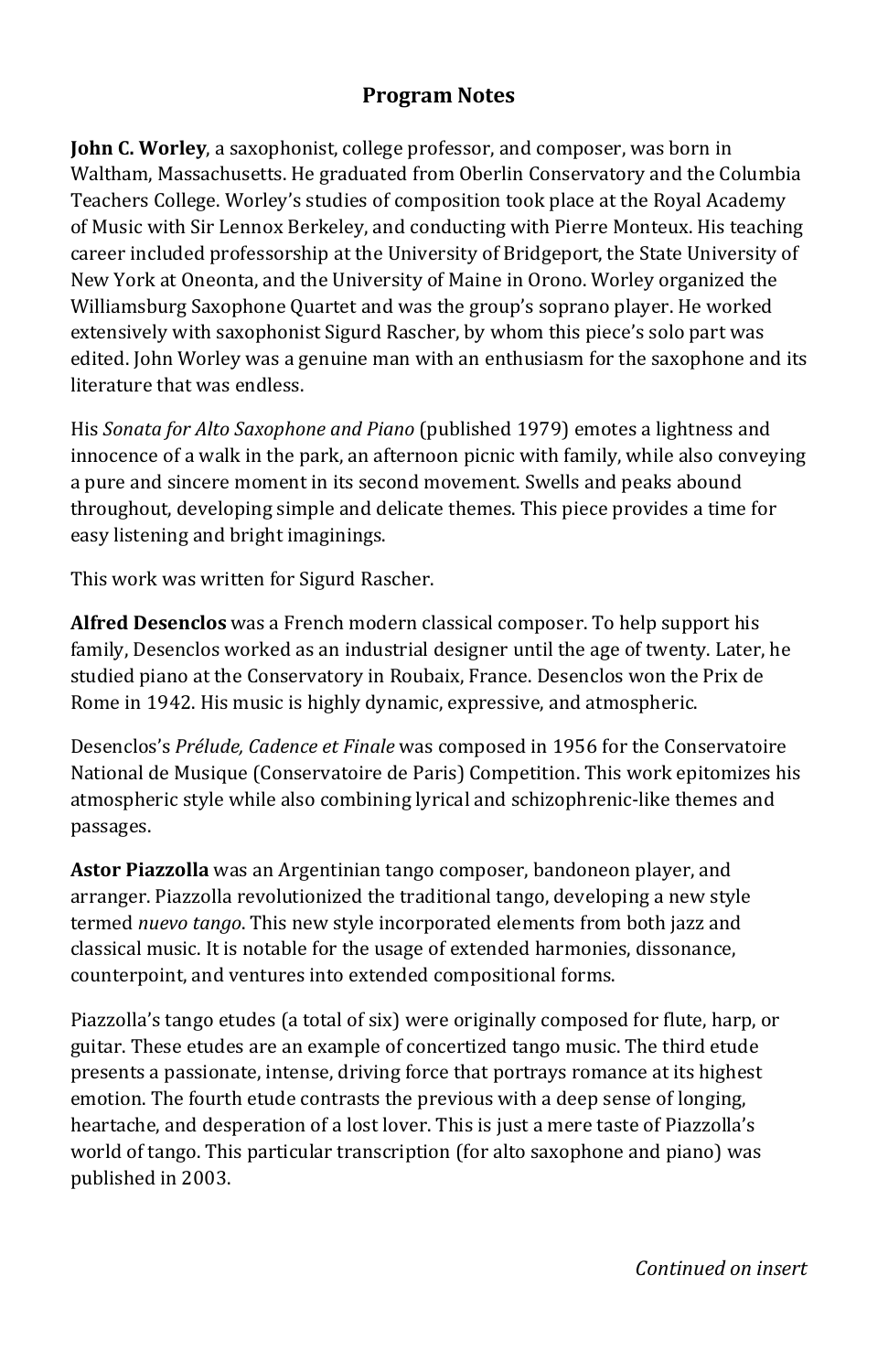## Program Notes (cont'd)

Evan Chambers is a contemporary American composer from Alexandria, Louisiana. He is currently Professor of Composition at the University of Michigan. Chambers' compositions have been performed by the Cincinnati, Kansas City, Memphis, New Hampshire, and Albany Symphonies; has also appeared as a soloist in Carnegie Hall with the American Composers Orchestra. He won first prize in the Cincinnati Symphony Competition, and in 1998 was awarded the Walter Beeler Prize by Ithaca College. His work has been recognized by the American Academy of Arts and Letters, the Luigi Russolo Competition, Vienna Modern Masters, NACUSA, The American Composers Forum, and the Tampa Bay Composers Forum. His composition teachers include William Albright, Leslie Bassett, Nicholas Thorne, and Marilyn Shrude, with studies in electronic music with George Wilson and Burton Beerman.

Chambers describes this piece like so:

"Ev'ry mornin' at six o'clock– there were twenty tarriers a-workin' on the rock, and the boss comes 'round and he says "Keep still– and COME DOWN HEAVY ON THE CAST IRON DRILL..."

The title Come Down Heavy! is taken from a line in the folksong Drill Ye Tarriers upon which the last movement of the piece is based. I grew up listening to my parents singing folksongs--this piece was inspired by memories of my father beating on his guitar, belting out John Henry, and the quiet sadness in my mother's voice as she sang me to sleep. To me, folksongs are not quaint, naive or innocent, as they've often come to be misrepresented--they are powerful, sometimes gritty, bitter and ironic, full of the sadness and longing of life. Although these particular songs are part of my past, they are also part of my present–my goal was to avoid casting them in a cloud of nostalgic mist or nationalistic fervor, and to capture some of the raw, rough energy and genuine ache of the music. These are not "arrangements" of folksongs, but rather settings or treatments of them; while the tunes are present, they are often transformed, extended, and even abandoned.

The first movement, Steel Drivin' Man, is based on the worksong John Henry, about the mighty railroad man and the legendary contest pitting his mythical human strength against that of the steam-drill. The style is based upon my father's full-tilt performances of the song and is dedicated to him, (with tips of the hat to Huddy Leadbetter and Doc Watson).

I Gave My Love A Cherry or The Riddle Song is dedicated to my mother; it is one of her favorite lullabies. I've treated it as a mountain lament that uses an unusual violin tuning taken from Scottish fiddle playing.

Oh lovely Appearance of Death was written by the Reverend George Whitefield in 1760. It was a song that my Grandmother used to sing as a lullaby, and I learned it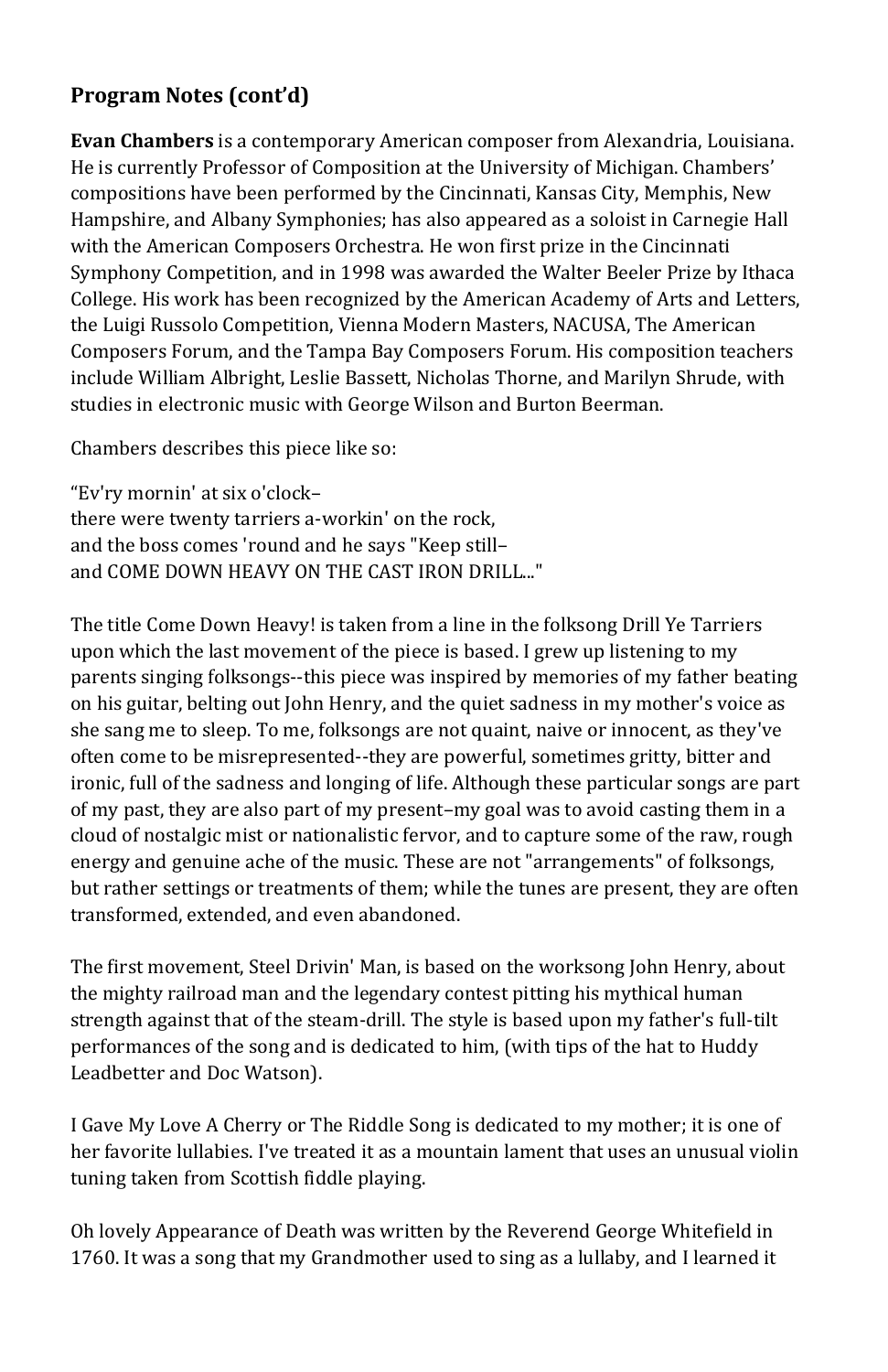from my father. Although the words are quite morbid (dealing with a deeply religious aesthetic reaction to death as a release from worldly suffering), I've always been haunted by the melody. It receives the simplest and most unadorned treatment of the songs in this work.

The piece is also informed to a large extent by my involvement with traditional Irish music--the worksong Drill Ye Tarriers is itself rooted firmly in the Anglo-Irish tradition, and is presented first as a modified Irish reel, and later as a jig, layered with the song Patsy on the Railroad. (It is also finally transformed into a wild tarantella, no doubt a direct influence of my wife's Italian-American family!)"

The work was written for James Umble and the Cleveland Duo.